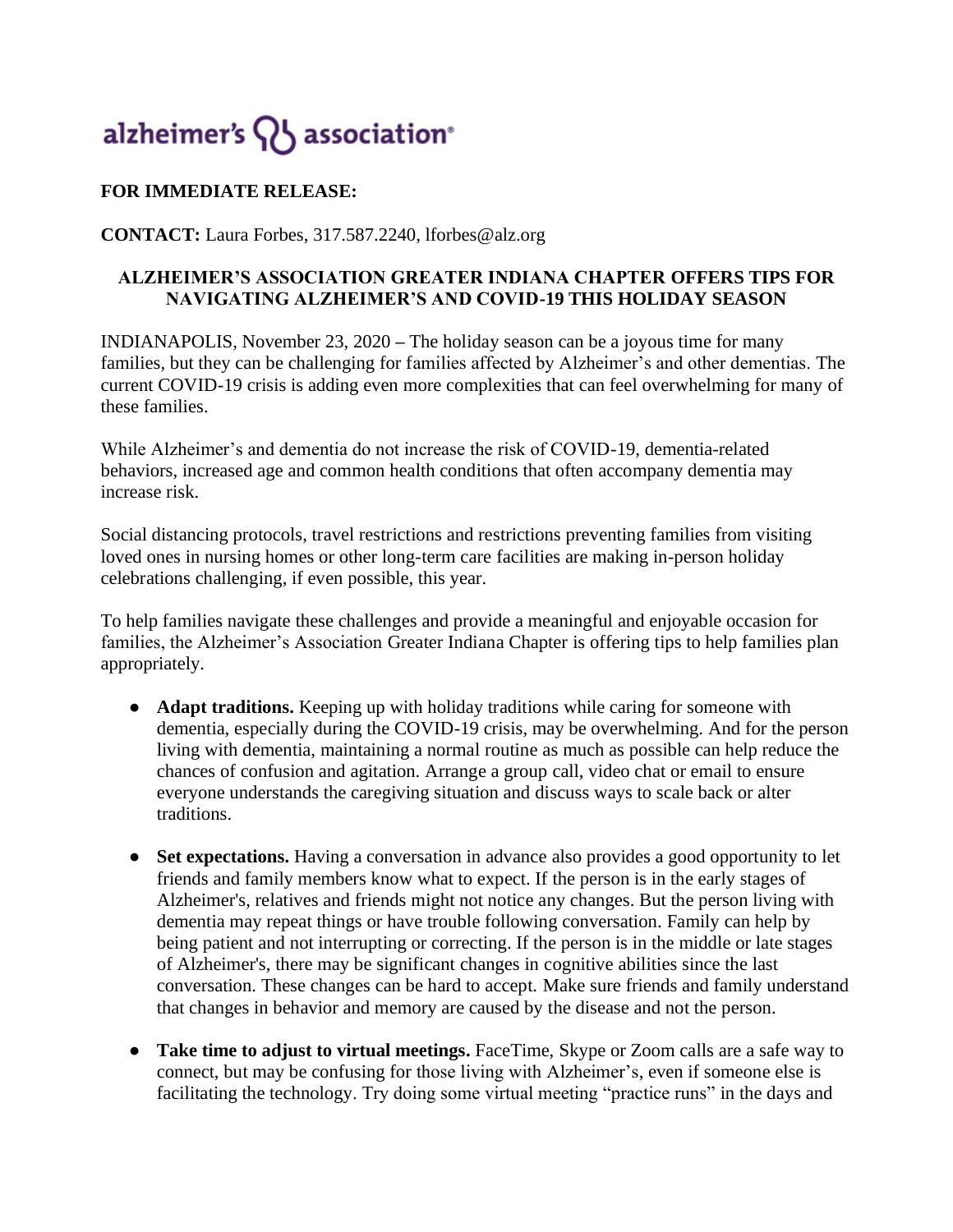weeks leading up to the holiday.

- **Keep virtual gatherings small.** Cross talk or simultaneous conversations can be challenging for people living with Alzheimer's and may be even more difficult in a virtual setting. Try engaging them one-on-one or in smaller group settings. Consider conducting a holiday activity such as baking cookies, exchanging gifts or singing favorite holiday songs.
- **Adapt gift giving.** Encourage safe and useful gifts for the person living with Alzheimer's. If someone asks for gift ideas, suggest items the person needs or can easily enjoy, such as comfortable clothing, favorite foods, music, videos, and photo albums of family and friends.
- **Prepare a favorite holiday meal or dessert.** The current COVID-19 crisis has offered many families more time to cook and prepare meals. Make plans to prepare your loved one's favorite holiday meal or dessert. If you are unable to share the meal in-person, drop it off or have it delivered.
- **Go for a holiday stroll.** Indoor gatherings generally pose more risk than outdoor gatherings. Instead of hosting an extended indoor holiday celebration, consider bundling up and gathering immediate family for a socially distanced neighborhood walk to soak in the season. Bring along some hot chocolate for a festive treat.
- **Celebrate smart. Celebrate safe.** If you decide to gather in-person this year, consider keeping celebrations small. For a person living with Alzheimer's, this has the added benefit of reducing confusion and agitation. If possible, opt for large, open settings that allow for social distancing. Encourage attendees to follow safety protocols during the celebration, including hand washing, the use of hand sanitizer and masks, as appropriate.
- **Take a person-centered approach.** It is important to keep the needs of the person living with Alzheimer's in mind when adapting holiday traditions. For example, if evening confusion and agitation are a problem, schedule your in-person or virtual gathering during the day.

On Friday, December 4 at 12 p.m., The Alzheimer's Association Greater Indiana Chapter will host a Facebook Live event about caregiving during the holiday season at [facebook.com/AlzIndiana.](https://www.facebook.com/AlzIndiana/) The event will feature Dr. Sophia Wang of the Indiana Alzheimer's Disease Research Center, Mandla Moyo of AARP, and Maria Holmes, a social worker at the Alzheimer's Association Greater Indiana Chapter.

Visit [alz.org/Indiana](http://alz.org/indiana) for more tips and information on virtual education programs and support groups. The Alzheimer's Association toll-free 24/7 Helpline (1.800.272.3900) is available – even on holidays – to help families navigate disease-related challenges, including those resulting from the current pandemic.

## **Alzheimer's Association®**

The Alzheimer's Association is a worldwide voluntary health organization dedicated to Alzheimer's care, support and research. Our mission is to lead the way to end Alzheimer's and all other dementia